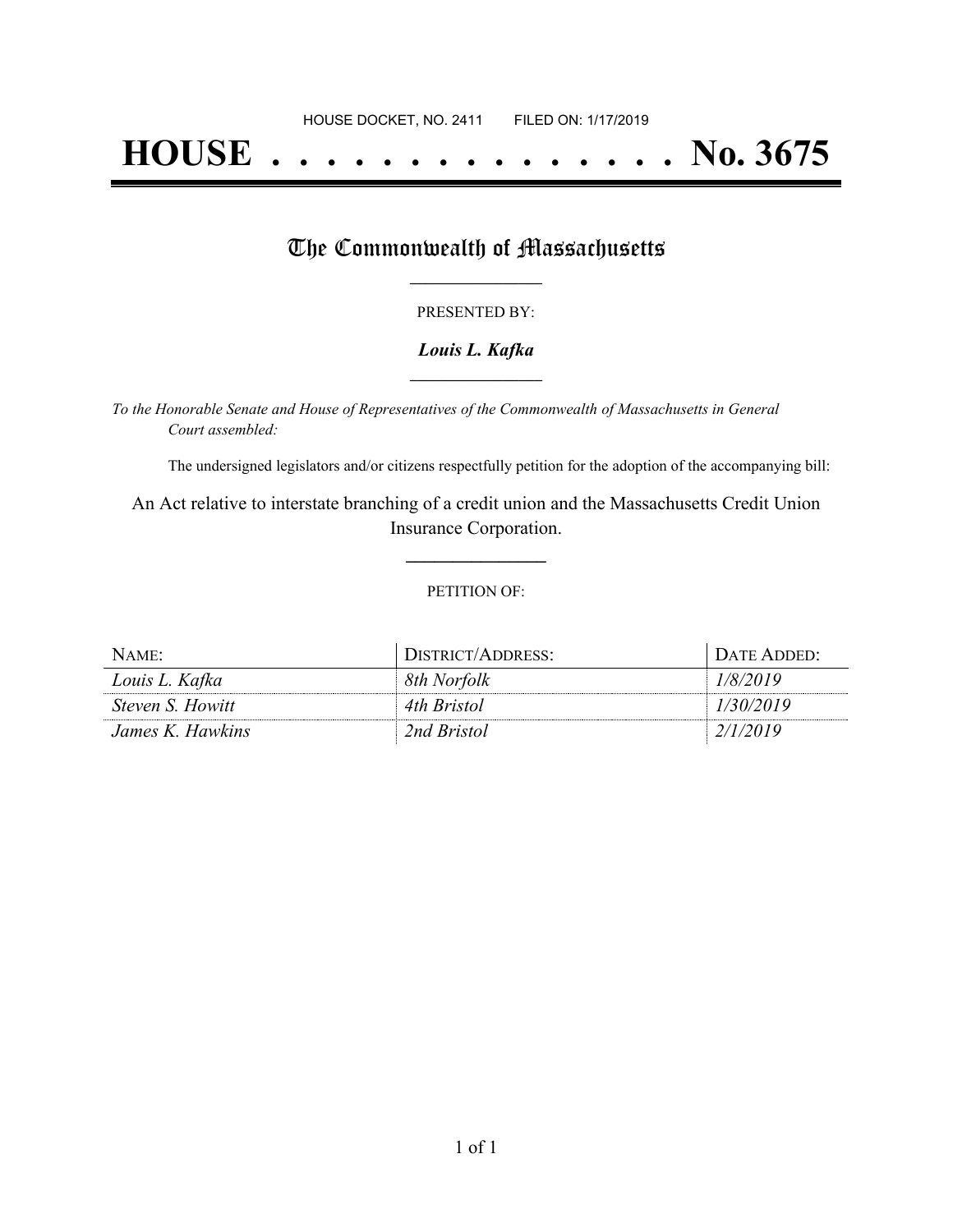#### HOUSE DOCKET, NO. 2411 FILED ON: 1/17/2019

## **HOUSE . . . . . . . . . . . . . . . No. 3675**

By Mr. Kafka of Stoughton, a petition (subject to Joint Rule 9) of Louis L. Kafka, Steven S. Howitt and James K. Hawkins that the Massachusetts Credit Union Share Insurance Corporation be authorized to create and maintain a fund for the insurance of shares and deposits of members of the Central Credit Union Fund, Inc. Financial Services.

### The Commonwealth of Massachusetts

**In the One Hundred and Ninety-First General Court (2019-2020) \_\_\_\_\_\_\_\_\_\_\_\_\_\_\_**

**\_\_\_\_\_\_\_\_\_\_\_\_\_\_\_**

An Act relative to interstate branching of a credit union and the Massachusetts Credit Union Insurance Corporation.

Be it enacted by the Senate and House of Representatives in General Court assembled, and by the authority *of the same, as follows:*

1 SECTION 1. Section 1 of chapter 171 of the General Laws, as appearing in the 2016

2 Official Edition, is hereby amended by striking out, in lines 43 and 44, the words ", having a

3 usual place of business within the commonwealth and.

4 SECTION 2. Said chapter 294 of the acts of 1961 is hereby amended by striking out

5 section 1, as appearing in section 1 of chapter 278 of the acts of 1982, and inserting in place

6 thereof the following section:-

 Section 1. There is hereby constituted a corporation under the name of Massachusetts Credit Union Share Insurance Corporation, hereinafter referred to as the corporation, for the purpose of creating and maintaining a fund for the insurance of shares and deposits of members of the Central Credit Union Fund, Inc. and of credit unions which are established under the laws of (1) the commonwealth, (2) the states of Maine, New Hampshire, Vermont, New York,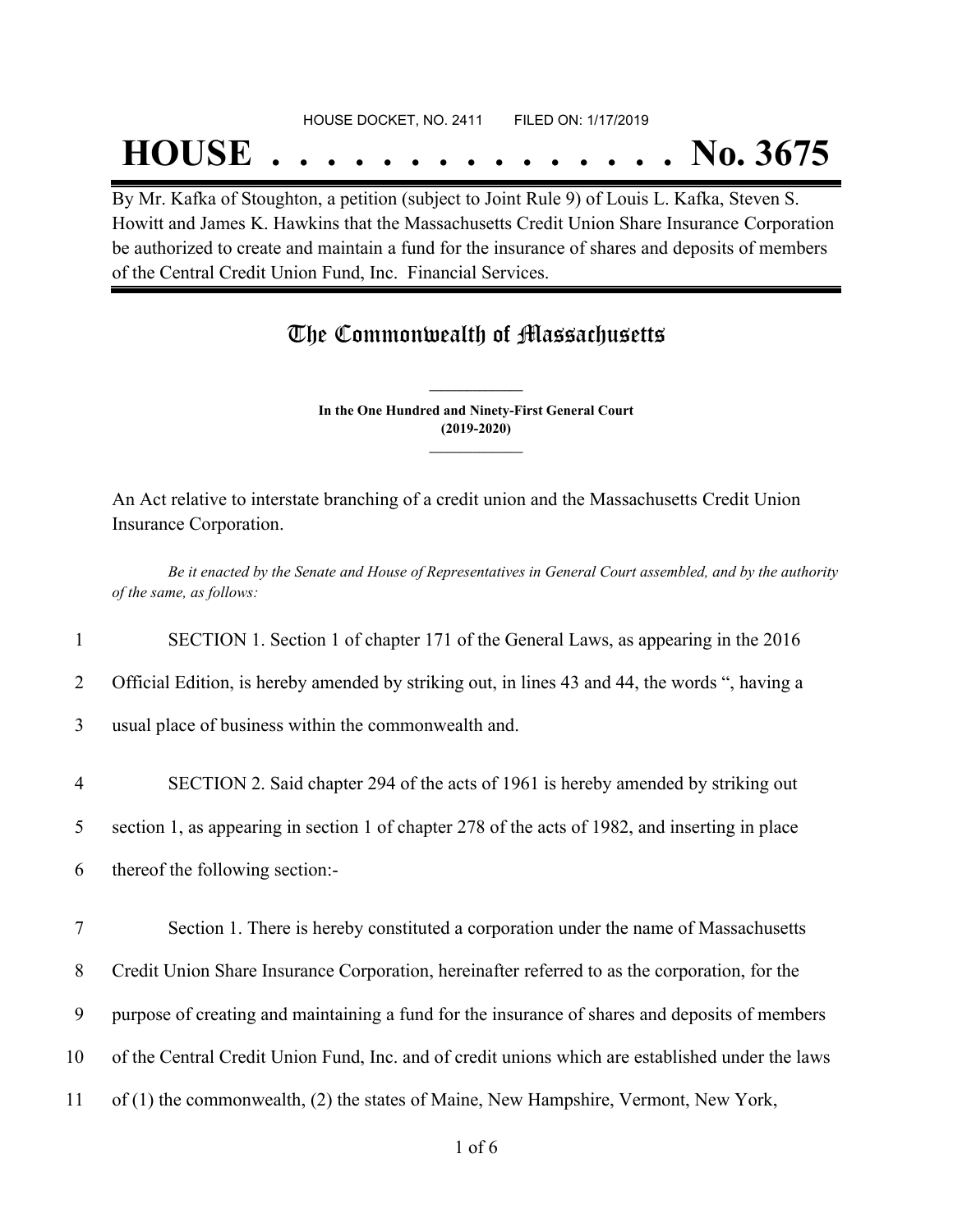| 12 | Connecticut or Rhode Island, or (3) the United States, provided the credit union so established       |
|----|-------------------------------------------------------------------------------------------------------|
| 13 | under the laws of the United States has its principal place of business in of the commonwealth, or    |
| 14 | the states of Maine, New Hampshire, Vermont, New York, Connecticut or Rhode Island.                   |
| 15 | In addition to any regulatory powers conferred pursuant to this act, the commissioner of              |
| 16 | banks may promulgate regulations or other regulatory guidance relating to regular or excess           |
| 17 | members of the corporation including, but not limited to, required information on applicants to       |
| 18 | become regular or excess members in order to determine the potential impact on the risk to and        |
| 19 | adequacy of the share insurance fund, and criteria upon which to base said determination.             |
| 20 | SECTION 3. Section 1A of chapter 294 of the Acts of 1961 is hereby amended by                         |
| 21 | striking out the definition of "Excess Member", inserted by section 1 of chapter 115 of the acts      |
| 22 | of 1996, and inserting in place thereof the following definition:-                                    |
| 23 | "Excess member", an inactive member, a federally chartered credit union, or a state                   |
| 24 | chartered credit union whose excess shares and deposits, as hereinafter defined, shall become         |
| 25 | insured by the corporation pursuant to this chapter.                                                  |
| 26 | SECTION 4. Said section 1A of said chapter 294 is hereby further amended by striking                  |
| 27 | out, the definition of "Federally chartered credit union", inserted by said section 1 of said chapter |
| 28 | 115, and inserting in place thereof the following definition:-                                        |
| 29 | "Federally chartered credit union", a credit union chartered under the laws of the United             |
| 30 | States whose main office is located in the commonwealth, or the states of Maine, New                  |
| 31 | Hampshire, Vermont, New York, Connecticut or Rhode Island.                                            |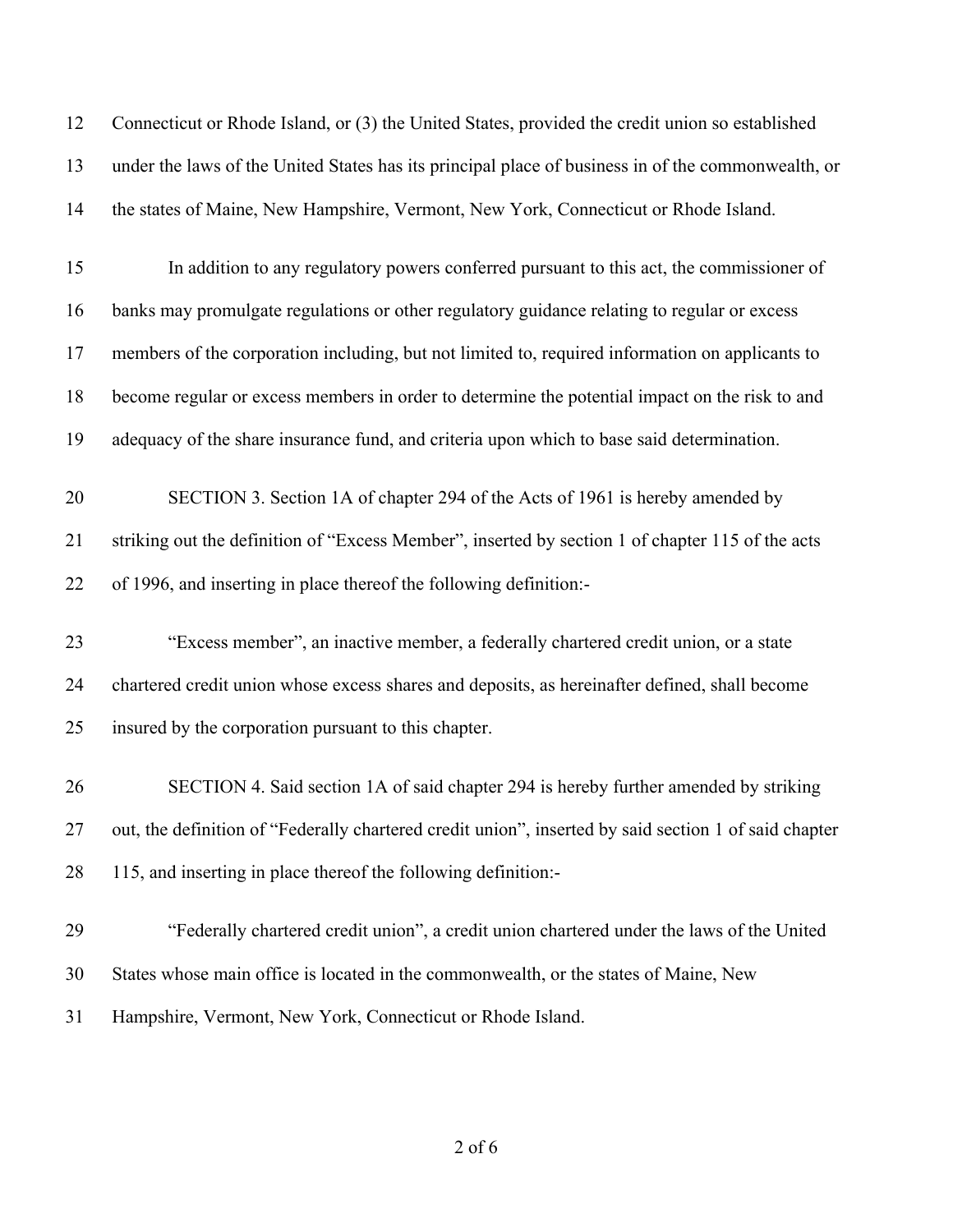| 32 | SECTION 5. Said section 1A of said chapter 294 is hereby further amended by striking                  |
|----|-------------------------------------------------------------------------------------------------------|
| 33 | out, the definition of "State chartered credit union", inserted by section 2 of said chapter 115, and |
| 34 | inserting in place thereof the following definition:-                                                 |
| 35 | "State chartered credit union", a credit union chartered under the laws of the                        |
| 36 | commonwealth, or the states of Maine, New Hampshire, Vermont, New York, Connecticut or                |
| 37 | Rhode Island.                                                                                         |
| 38 | SECTION 6. The first sentence of the first paragraph of section 6D of said chapter 294,               |
| 39 | as appearing in section 4 of said chapter 115, is hereby amended by striking out the words            |
| 40 | "located within the commonwealth".                                                                    |
| 41 | SECTION 7. Said section 6D of said chapter 294, as so appearing, is hereby amended by                 |
| 42 | striking out paragraph (b) and inserting in place thereof the following paragraph:-                   |
| 43 | (b) An excess member may have its excess shares and deposits insured only to the same                 |
| 44 | extent as is permitted for an excess member which is a credit union chartered under the laws of       |
| 45 | the commonwealth subject to the maximum share and deposit limitations applicable to                   |
| 46 | Massachusetts state chartered credit unions under section 30 of chapter 171 of the General Laws.      |
| 47 | SECTION 8. Said section 6D of said chapter 294, as so appearing, is hereby further                    |
| 48 | amended by striking out paragraphs (e) to (h), inclusive, and inserting in place thereof the          |
| 49 | following 4 paragraphs:-                                                                              |
| 50 | (e) Unless prohibited by applicable law or regulations, an excess member shall, in                    |
| 51 | addition to paragraph (d), be required and shall agree, to provide to the corporation copies of       |
|    |                                                                                                       |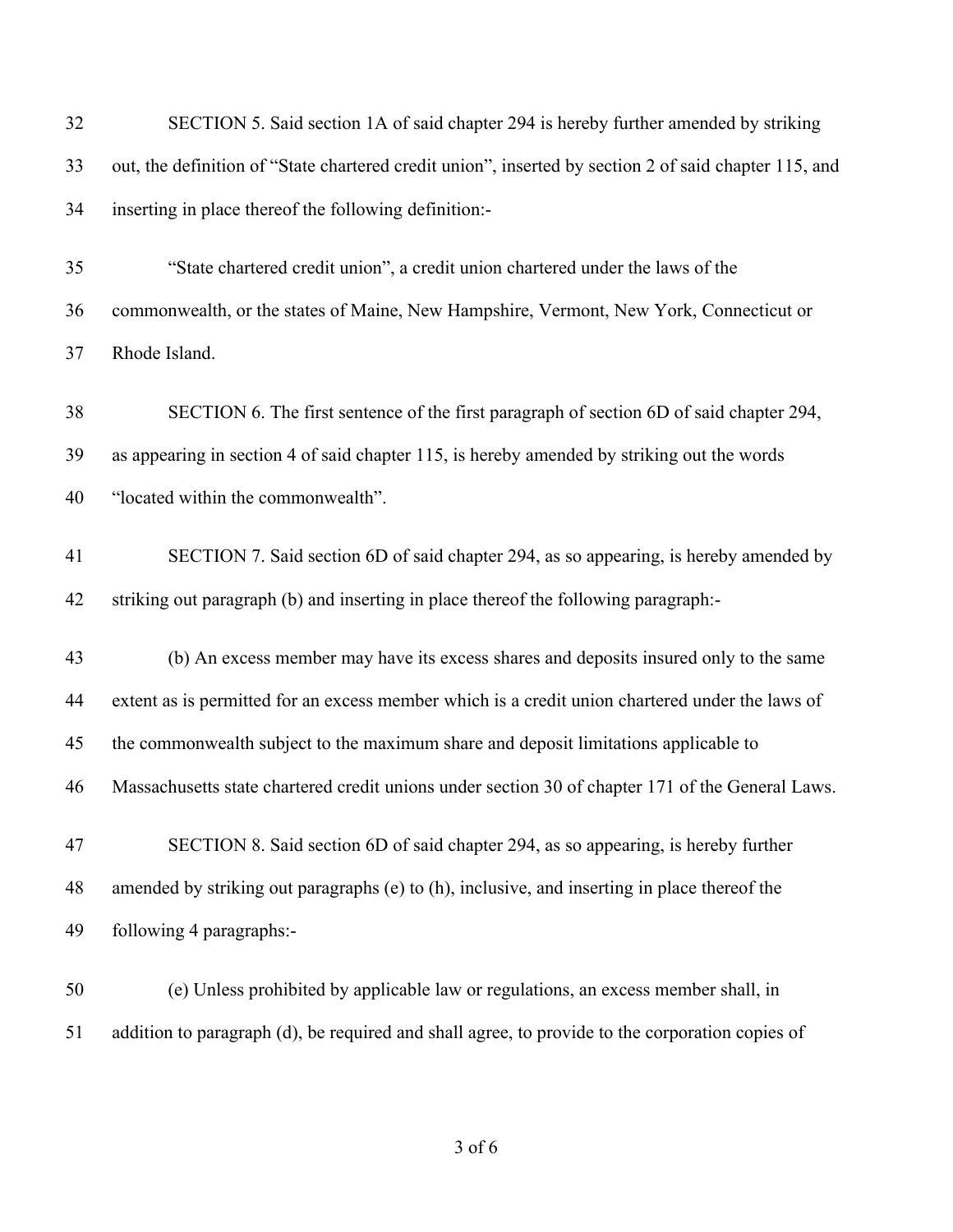examination reports and other reports and information regarding such credit union made by and for any appropriate banking regulatory authority.

 (f) An excess member shall be subject, and shall agree, to supervision and examination by the commissioner and shall be subject to section 2 of chapter 167 of the General Laws. The commissioner, in his or her sole discretion, periodically may examine the affairs of an excess member to evaluate the level of risk of loss such excess member's financial condition may pose to the corporation. The costs of such examination shall be borne by such credit union and shall be determined annually by the secretary of administration and finance under section 3B of chapter 7 of the General Laws. Upon examination, the commissioner may take such directions, recommendations and orders to an excess member as he or she deems expedient to the same extent as provided by section 3 of said chapter 167. Nothing contained herein shall limit an excess member which is a federally chartered credit union from the exercise of any powers authorized for a federally chartered credit union pursuant to and in conformance with the General Credit Union Act, or applicable rules and regulations promulgated thereunder, or pursuant to other applicable federal laws and regulations, or for a State Chartered Credit Union under the laws or regulations of the chartering jurisdiction.

 (g) An excess member shall obtain the approval of the corporation and the commissioner prior to its merger or consolidation with, or the purchase of the assets and the assumption of the share and deposit liabilities of a banking institution as defined by section 1 of chapter 167A of the General Laws or a credit union charted by the commonwealth, the United States or another state. Failure to obtain such approvals shall result in an automatic termination of excess insurance under section 6B.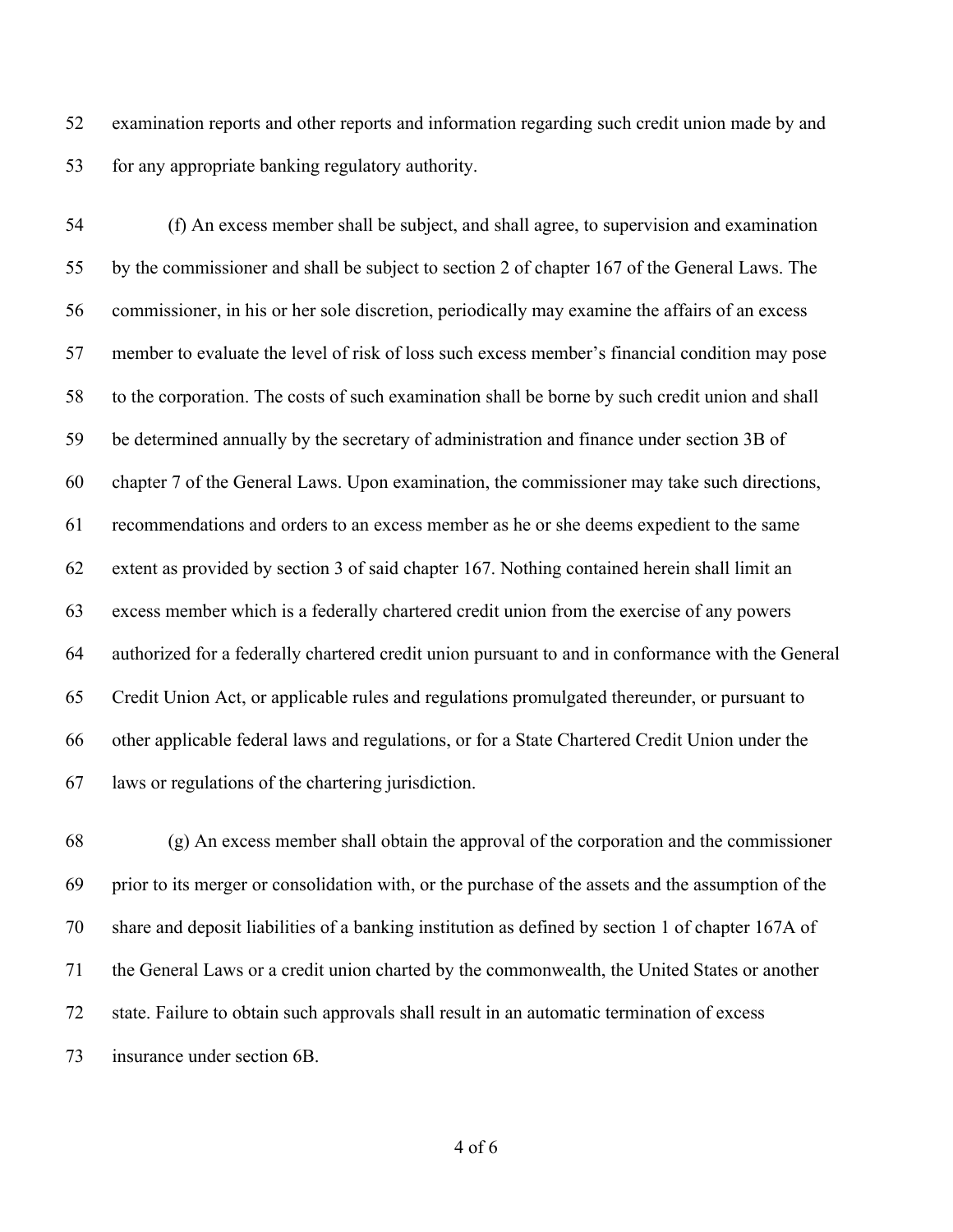| 74 | (h) An excess member shall obtain the approval of the corporation and the commissioner             |
|----|----------------------------------------------------------------------------------------------------|
| 75 | prior to its establishment of a branch office in any other state other than the commonwealth.      |
| 76 | Failure to obtain such approvals shall result in an automatic termination of excess insurance      |
| 77 | under said section 6B.                                                                             |
| 78 | The commissioner may consider all information relative to the assessment of potential              |
| 79 | risk to the share insurance fund, including but not limited to the following information:          |
| 80 | (1) Information submitted in accordance with all provisions of this section, including but         |
| 81 | not limited to the examination reports and information as set forth in paragraph (e) and a valid   |
| 82 | agreement to be subject to supervision and examination by the commissioner as set forth in         |
| 83 | paragraph (f);                                                                                     |
| 84 | (2) The existence of satisfactory agreements with the primary insurer and other regulators         |
| 85 | regarding information sharing, confidentiality, and supervision coordination, and related matters; |
| 86 | (3) The existence of satisfactory agreements with other relevant entities; and                     |
| 87 | (4) Any additional information the commissioner requires upon which to base a                      |
| 88 | determination regarding potential risk to the share insurance fund that an applicant may present.  |
| 89 | SECTION 9. Clause (iii) of the first paragraph of section 16 of said chapter 294, as               |
| 90 | appearing in chapter 253 of the acts of 2014, is hereby amended by striking out the word "and"     |
| 91 | the last time it appears.                                                                          |
| 92 | SECTION 10. Clause (iv) of said first paragraph of said section 16 of said chapter 294, as         |

 so appearing, is hereby amended by striking out the words "single A." and inserting in place thereof the following words:- single A; and